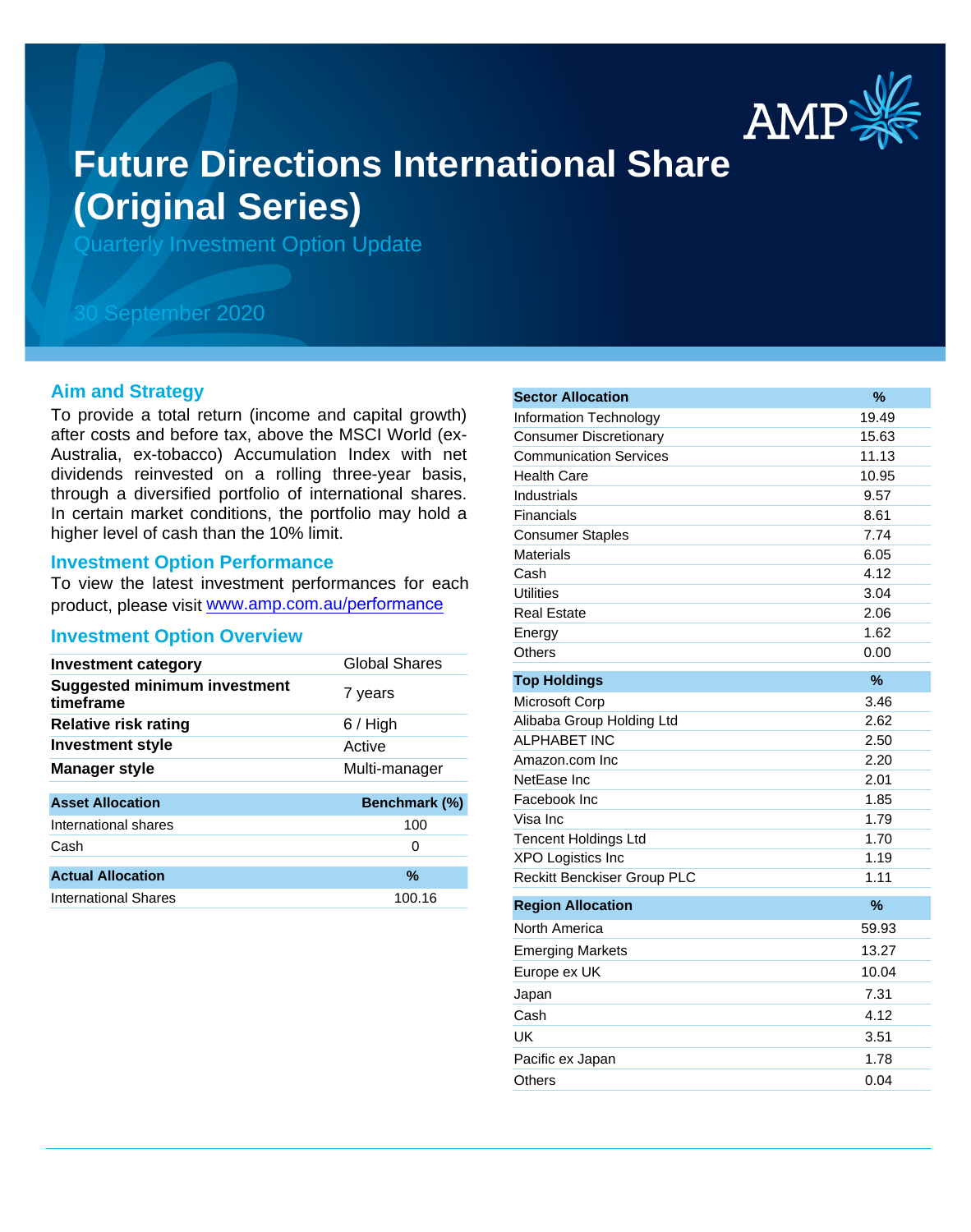### **Fund Performance**

The Fund posted a positive absolute return, however underperformed its benchmark (before fees) during the September quarter.All of the Fund's five underlying managers gained ground. American Century posted the strongest return and along with Magellan these managers outperformed their respective benchmarks. The Fund continues to outperform its benchmark over the long term, including over 3 and 5 years, and since inception (annualised). (All returns are before fees.)

Country allocation was a slight contributor overall to relative performance during the period. The exposures to emerging markets particularly in China added most value, as did underweight allocations to France and Canada which were the main contributors within developed markets. Conversely, the Fund's underweight exposure to the US and its cash position (primarily in US dollars held by Magellan) were the main detractors from the relative return during the period, as share markets generally rose.

Sector allocation added value. Most active positions contributed, with an overweight position in consumer discretionary and underweight exposures to energy and financials contributing most, outweighing the negative effect of an underweight exposure to information technology which was the main detractor.

Stock selection detracted overall from performance and was the main drag on returns. The largest individual detractors were underweight positions in Apple, Tesla and NVIDIA Corporation.

US technology giant Apple (+22%) saw its share price benefit from the announcement of strong results for the June 2020 quarter, with the stock price being further supported by news it may launch discounted video streaming content bundling.

Shares in electric vehicle and clean energy company Tesla (+91%) soared to record highs during August, supported by its Q2 2020 results, which were significantly better than expected, and as investors anticipated smaller share parcels would be in high demand as a result of the company stock split which occurred in August.

US-based graphics processing chip manufacturer company NVIDIA Corporation (+37%) was buoyed after reporting results for the June 2020 quarter which saw record revenues overall, including record revenue for its data centre business which benefited from a recent acquisition.

The largest individual contributors were overweight positions in Alibaba Group and Taiwan Semiconductor Manufacturing, and having no exposure to Exxon Mobil Corporation.

Shares in Chinese e-commerce company Alibaba Group (+31%) rose after it reported surging revenue growth in the June quarter compared to a year earlier, as lockdowns saw consumers shop more online.

Taiwan Semiconductor Manufacturing (+36%) shares soared as the company appears set to benefit from the problems that Intel is facing with the production of its latest generation of semiconductors, which may see Intel outsource production with Taiwan Semiconductor Manufacturing being a strong contender to win this business.

Shares in energy producer Exxon Mobil (-25%) suffered after the company reported results for the June quarter which disappointed investors, with its falling oil and natural gas production reflecting the impacts of lower demand following the COVID-19 pandemic.

#### **Market Review**

Global share markets rose strongly in the first half of the September quarter, before pulling back somewhat towards the end of the period to finish up by 6.87%, as measured by the MSCI World ex Australia index. Growing confidence around the speed of the global economic recovery, better than expected corporate earnings, improved manufacturing activity data and reasonably strong US jobs figures all contributed to the strong rise. This was despite some renewed fears around further waves of COVID-19 and more specifically, how governments might react to renewed outbreaks. Geopolitical tensions abounded, though this was mostly treated as noise by markets. Towards the end of the quarter, a marked correction in technology stocks occurred, which in turn pulled the broader market down somewhat. Amid a strong Chinese economic recovery and growing demand for commodities, emerging markets also rose over the period, outperforming developed markets and returning 8.65% as measured by the MSCI Emerging Markets index. (All indices quoted in local currency terms and on a total-return basis, unless otherwise stated.)

#### **Outlook**

The medium-term outlook for earnings remains generally hard to predict; and varies greatly depending on company specifics. We continue to believe investors should exercise caution, particularly where prices have risen quickly. Amid changing consumer dynamics, many companies will likely struggle for some time, while stronger businesses are likely to emerge from the COVID-19 crisis with gained market share. Although pressure on some